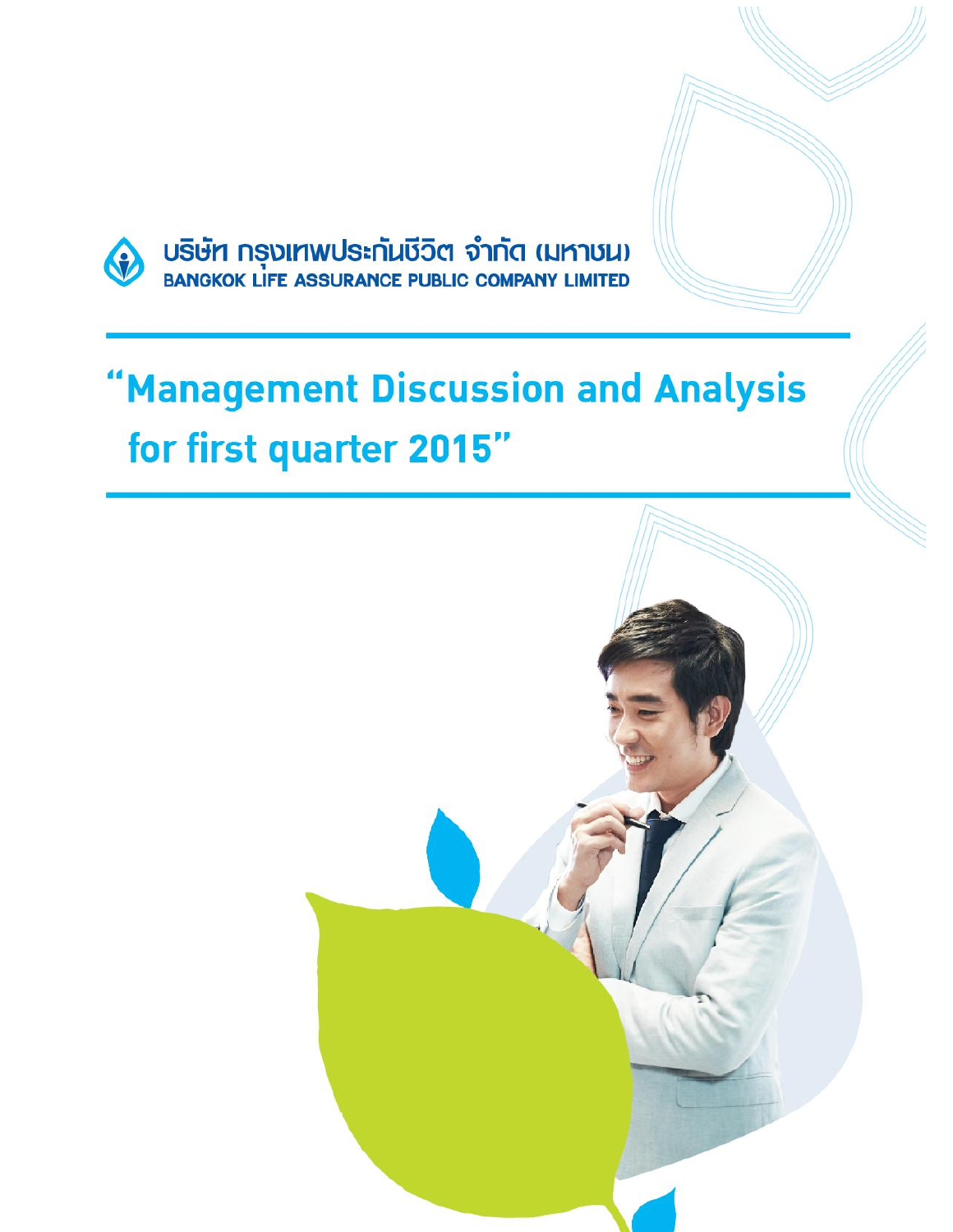#### **Operating Performance**

**Table 1**: Operating Result Summary

| <b>Statement of income</b> | Quarter   |           |           |         |        |
|----------------------------|-----------|-----------|-----------|---------|--------|
|                            | 1/2015    |           | 1/2014    |         | %QoQ   |
| <b>Unit: Million</b>       |           |           |           |         |        |
| Revenues                   |           |           |           |         |        |
| Net premiums earned        | 15,711    | 100%      | 26,712    | 100%    | $-41%$ |
| Net investment income      | 3,522     | 22%       | 2,022     | 8%      | 74%    |
| Other income               | 14        | $0\%$     | 9         | $0\%$   | 61%    |
| <b>Total revenues</b>      | 19,247    | 123%      | 28,742    | 108%    | $-33%$ |
| <b>Expenses</b>            |           |           |           |         |        |
| Underwriting expenses      | (17, 849) | $-114%$   | (26,940)  | $-101%$ | $-34%$ |
| Operating expenses         | (497)     | $-3%$     | (496)     | $-2\%$  | $0\%$  |
| <b>Total expenses</b>      | (18, 346) | $-117%$   | (27, 436) | $-103%$ | $-33%$ |
| Tax                        | (135)     | $-1\%$    | (211)     | $-1\%$  | $-36%$ |
| <b>NI</b>                  | 767       | <b>5%</b> | 1,096     | 4%      | $-30%$ |

#### Premium Income

In the first quarter of 2015, premium growth had slowed down. First year premiums decreased by 86%, amounting to 2.11 billion baht. In the first quarter of 2014, the Company received a large volume of first year premiums in single-premium or short-term payment mode through bancassurance channel while in the first quarter of 2015, the Company focused on long-term protection products with long premium payment period. As a result, premiums decreased, when compared to 2014.

The growth rate of renewal year premiums was 14% in the first quarter of 2015 because in the past 2-3 years most premiums received were in the first quarter. Therefore, renewal year premiums which were due in the first quarter of 2015 were relatively high, when compared to the other quarters and also increased over the same period of the previous year. Total premiums earned in the first quarter declined by 46%, amounting to 16.02 billion baht. Such decline in premiums was mainly contributed to by lower first year premiums.

Bancassurance channel was the main channel of the Company in the first quarter of 2015. Total premiums from bancassurance channel were 77% of total premiums earned from all channels. That of agent channel was 20%. Compared to the same period of the previous year, such proportion of bancassurance channel premiums decreased. In 2014, the proportions of premiums from bancassurance and agent channels to total premiums were 85% and 13% respectively.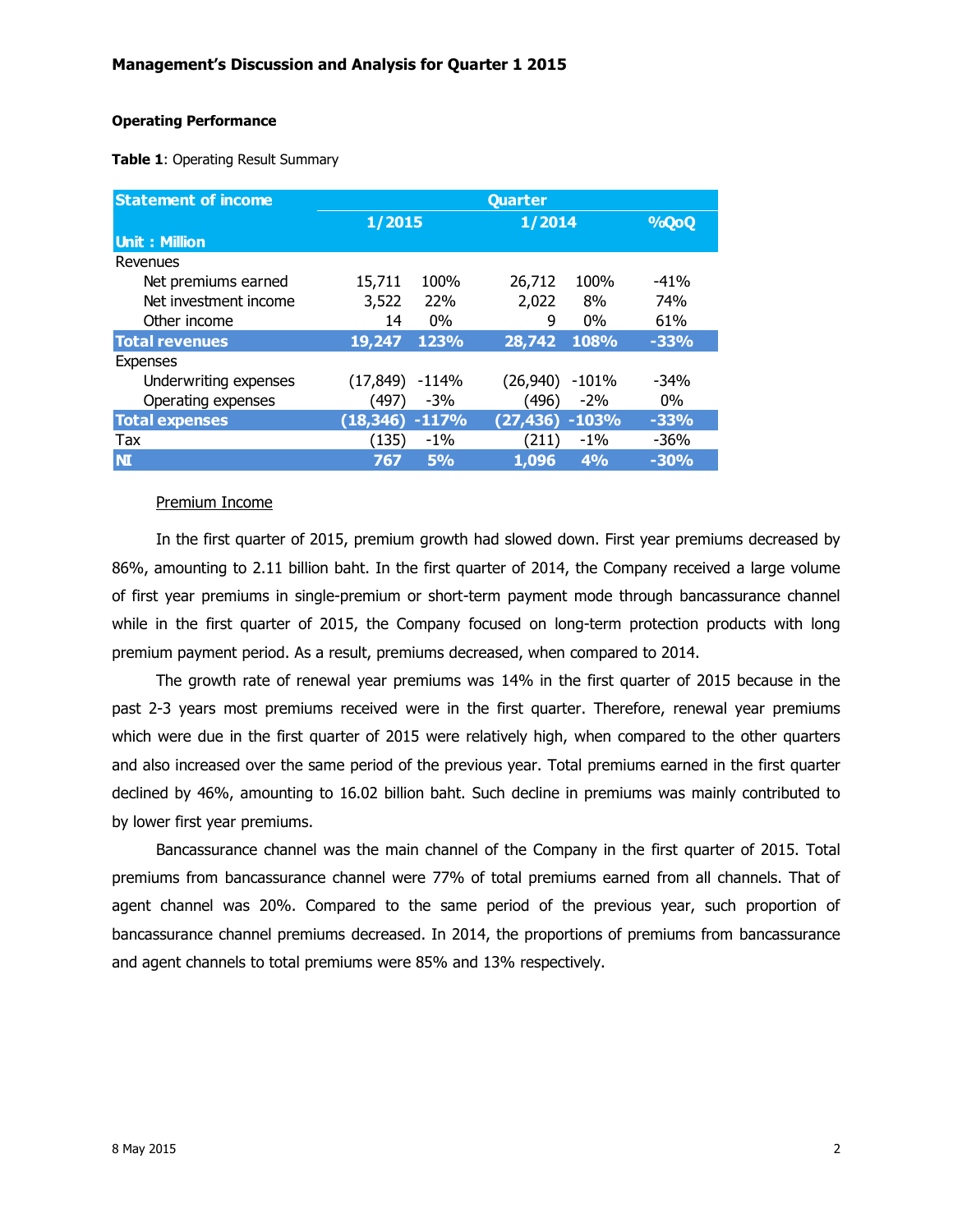| Table 2: Increase/decrease in first year premium ratio |  |  |  |  |  |
|--------------------------------------------------------|--|--|--|--|--|
|--------------------------------------------------------|--|--|--|--|--|

|                            |          | <b>Quarter 1</b> |                |  |
|----------------------------|----------|------------------|----------------|--|
|                            | 2015     | 2014             | decrease ratio |  |
| Bancassurrance channel     | 1,636.58 | 13,785.07        | $-88%$         |  |
| Agents and brokers channel | 346.06   | 884.59           | $-61%$         |  |
| Other channel              | 125.47   | 76.37            | 64%            |  |
| Total                      | 2,108.11 | 14,746.03        | $-86%$         |  |

**Table 3**: Increase/decrease in total premium ratio

|                            | <b>Quarter 1</b> | Increase/ |                |
|----------------------------|------------------|-----------|----------------|
|                            | 2015<br>2014     |           | decrease ratio |
| Bancassurrance channel     | 12,276.43        | 22,852.49 | -46%           |
| Agents and brokers channel | 3,236.78         | 3,637.68  | $-11%$         |
| Other channel              | 508.39           | 507.16    | $0\%$          |
| <b>Total</b>               | 16,021.61        | 26,997.33 | $-41%$         |

**Table 4** : Premium of each channel to total premium ratio

|                            | <b>Quarter 1</b> |             |  |
|----------------------------|------------------|-------------|--|
|                            | 2015             | 2014        |  |
| Bancassurrance channel     | 77%              | 85%         |  |
| Agents and brokers channel | <b>20%</b>       | 13%         |  |
| Other channel              | 3%               | 2%          |  |
| <b>Total</b>               | <b>100%</b>      | <b>100%</b> |  |

# Investment Income

In the first quarter of 2015, the Company earned net investment income of 2.51 billion baht. Gain on investment was 1.02 billion baht, a 71% increase over the previous year. It resulted from an increase in investment income by 25% and an increase in gain on investment by 2103%. The main reason of the increased investment income was from a 19% increase in investment assets over the same period of 2014. Gain on investment considerably increased from selling common stocks; therefore, the rate of return on investment rose from 4.77% in 2014 to 6.62% in 2015. The comprehensive rate of return on investment, including gain/loss in the fair value of available-for-sale securities of which the majority investment was in equity, was 6.66% and 4.99% in 2014 and 2015 respectively.

# Underwriting Expenses

Underwriting expenses of the first quarter of 2015 decreased from 2014 by 34% or 9.09 billion baht from 26.94 billion baht in 2014 to 17.85 billion baht in 2015.

1. The item "Life policy reserve increase from the previous period" decreased by 46%. This was because single-premium endowment products that were highly popular in the first quarter of 2014 required high reserve levels. On the other hand, during the first quarter of 2015, most of the popular products are of regular premium payment mode. These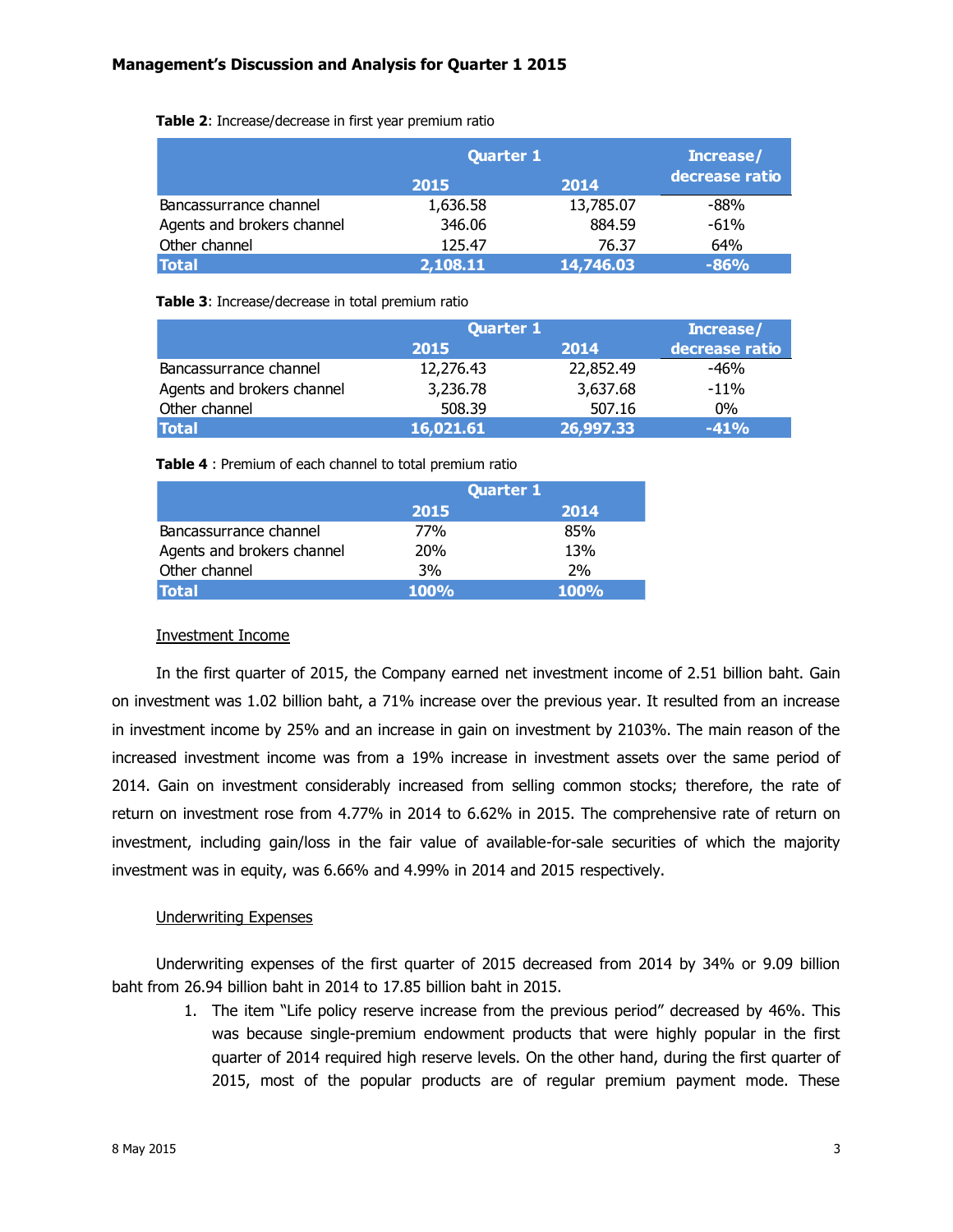products' ratios of reserve to premium are lower than those of endowment plans with single premium payment mode.

Moreover, because of a considerable decrease in interest rates during the first quarter this year, the value of liabilities calculated under the Gross Premium Valuation  $GPV<sup>1</sup>$  method increased and was greater than the life policy reserve recorded under the Net Premium Valuation  $NPV<sup>2</sup>$  method. As a result, the Company had to set aside an additional reserve of 1.73 billion baht, equal to the amount by which GPV was greater than NPV. (2014: 400 million baht)

- 2. Benefits payments and loss adjustment expenses increased by 47%. The increase in benefits payments was mainly contributed to by surrender expenses which rose 648 million baht or 93% and policy benefit payments which rose 630 million baht or 42%. Such increased expenses were due to a greater number of policies under which benefits payments are payable -- proportionately in line with a greater number of in-force policies.
- 3. Commissions and brokerage decreased by 185 million baht or 18% from 1.03 billion baht in 2014 to 840 million baht in 2015. This was in line with a 41% decrease in the Company total premiums earned in the first quarter of 2015. The decreased commissions and brokerage were at a lower rate than the decreased premiums because the commission structure varies between each product.

# Operating Expenses

Operating expenses of the first quarter of 2015 increased by 0.1% or 0.6 million baht from 426 million baht in 2014 to 497 million baht in 2015.

A major increase in the Company operating expenses was investment tax that rose 29%, in line with a 75% increase in investment income from 2.02 billion baht in 2014 to 3.52 billion baht in 2015. In addition, the increase in operating expenses was also contributed to by an annual employee salary increase. The operating expense items which decreased were contributions to the Office of Insurance Commission and to the Life Insurance Fund, a decrease by 29 million baht or 41%, in line with the rate of premium decrease.

# Profit for the Period for Separate Financial Statement

The Company profit for the first quarter of 2015 was 767 million baht. It decreased from 1.10 billion baht in the first quarter of 2014 by 329 million baht or 30% in spite of higher investment gain. This was due to lower premium income and decreasing interest rates that resulted in a greater reserve burden. If the effect of the set aside reserve is excluded, the Company will have its profit for the period (net amount after tax) in a sum of 2.15 billion baht, 52% greater than that of 2014.

 $\overline{\phantom{a}}$ 

 $<sup>1</sup>$  Calculation based on current assumptions</sup>

<sup>&</sup>lt;sup>2</sup> Calculation based on lock-in assumptions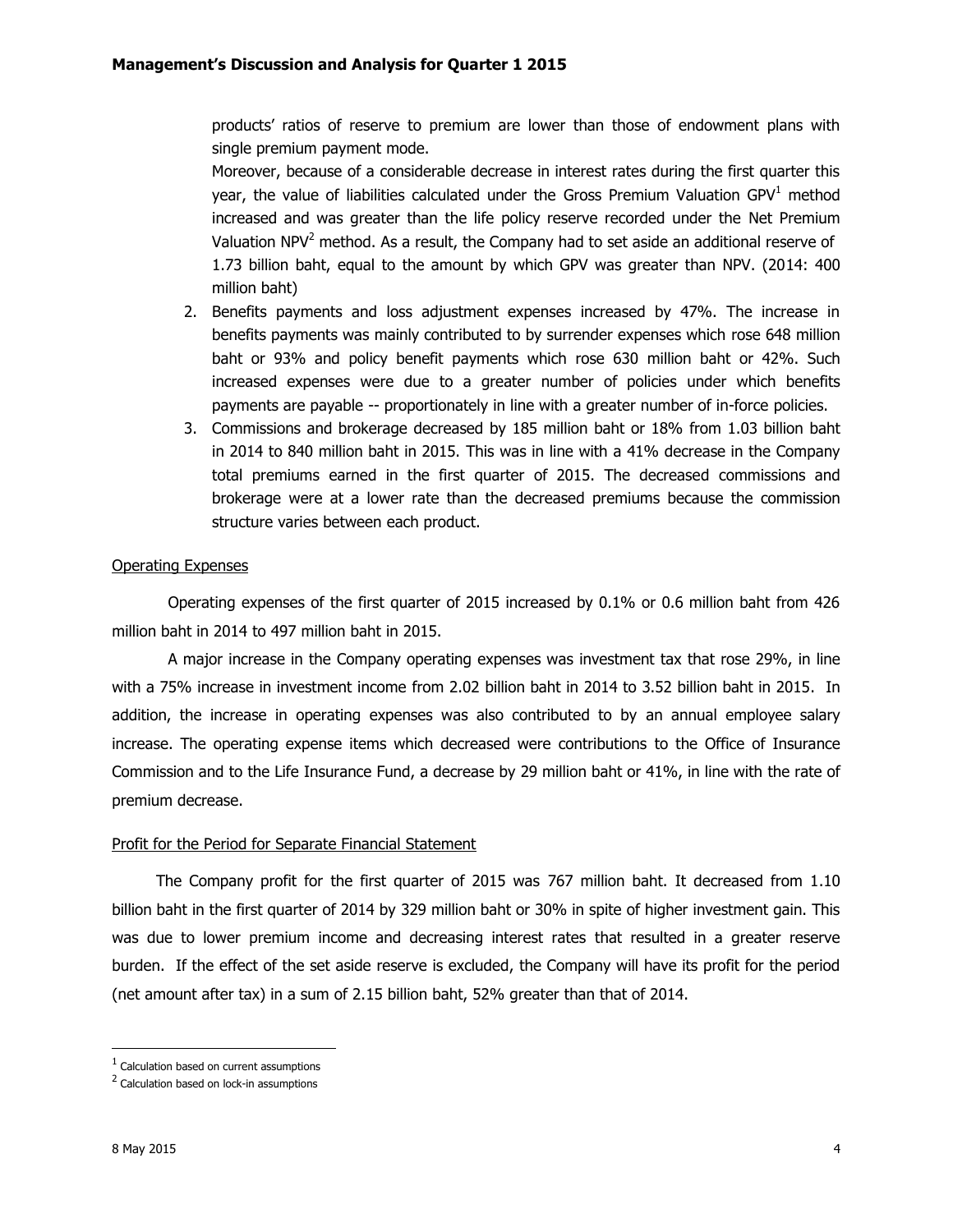#### Profit for the Period for Consolidated Financial Statement

The Company profit for the first quarter of 2015 was 765 million baht. This profit amount was lower than what was reported in the separate financial statement. Because the Company acquired a 99% stake in BLA Insurance Broker Co. Ltd. ("BLAIB") in the third quarter of 2014, BLAIB profit/loss for the period was also included in the consolidated financial statement. In the first quarter of 2015, BLAIB incurred a loss of about 1.3 million baht.

#### **Financial Position Summary**

**Table 5** : Financial Position Summary

| <b>Financial Position</b>           | As at 31 Mar 2015 |      |         | As at 31 Dec 2014 |         | <b>Change</b> |
|-------------------------------------|-------------------|------|---------|-------------------|---------|---------------|
| <b>Unit: Million</b>                |                   |      |         |                   |         | $\frac{9}{0}$ |
| Assets                              |                   |      |         |                   |         |               |
| Cash and cash equivalents           | 1,401             | 1%   | 5,703   | 3%                | (4,302) | -75%          |
| Premiums due and uncollected        | 4,089             | 2%   | 1,725   | 1%                | 2,364   | 137%          |
| Investments                         | 217,676           | 95%  | 202,977 | 94%               | 14,699  | 7%            |
| Premises and equipment              | 472               | 0%   | 402     | $0\%$             | 70      | 17%           |
| Other assets                        | 6,422             | 3%   | 4,781   | 2%                | 1,641   | 34%           |
| <b>Total assets</b>                 | 230,060           | 100% | 215,588 | <b>100%</b>       | 14,472  | 7%            |
| Liabilities and equity              |                   |      |         |                   |         |               |
| Life policy reserves                | 189,539           | 82%  | 177,435 | 82%               | 12,104  | 7%            |
| Insurance contract liabilities      | 9,467             | 4%   | 9,131   | 4%                | 335     | 4%            |
| Other liabilities                   | 5,282             | 2%   | 3,443   | 2%                | 1,839   | 53%           |
| <b>Total liabilities</b>            | 204,288           | 89%  | 190,009 | 88%               | 14,279  | 8%            |
| Total equity                        | 25,772            | 11%  | 25,579  | 12%               | 193     | 1%            |
| <b>Total liabilities and equity</b> | 230,060           | 100% | 215,588 | 100%              | 14,472  | 7%            |

#### Assets

Total assets increased by 7% from 31 December, 2014. The key item that had high growth was investment assets, which increased by 7%. It was a result of 7% growth in 2015 life policy reserve from 177.44 billion baht as at 31 December 2014 to 189.54 billion baht as at 31 March 2015.

# **Liabilities**

Total liabilities increased by 8% from 31 December, 2014. Insurance contractual liabilities increased by 7% because of the 7% increase in life policy reserve, amount of 12.10 billion baht, as mentioned in the operating result section.

# Shareholders' Equity

Shareholders' equity increased by 193 million baht from 25.58 billion baht as at 31 December, 2014 to 25.77 billion baht as at 31 March 2015. The increase was from operational gain in the first quarter of 2015 of 767 million baht and from subscriptions received in advance from exercises of warrants Batch no. 2, amounting to 105 million baht. Other components of shareholders' equity decreased due to a loss from the fair value of available-for-sale securities after tax in a sum of 688 million baht because the SET index as at 31 March 2015 fell when compared to 31 December 2014.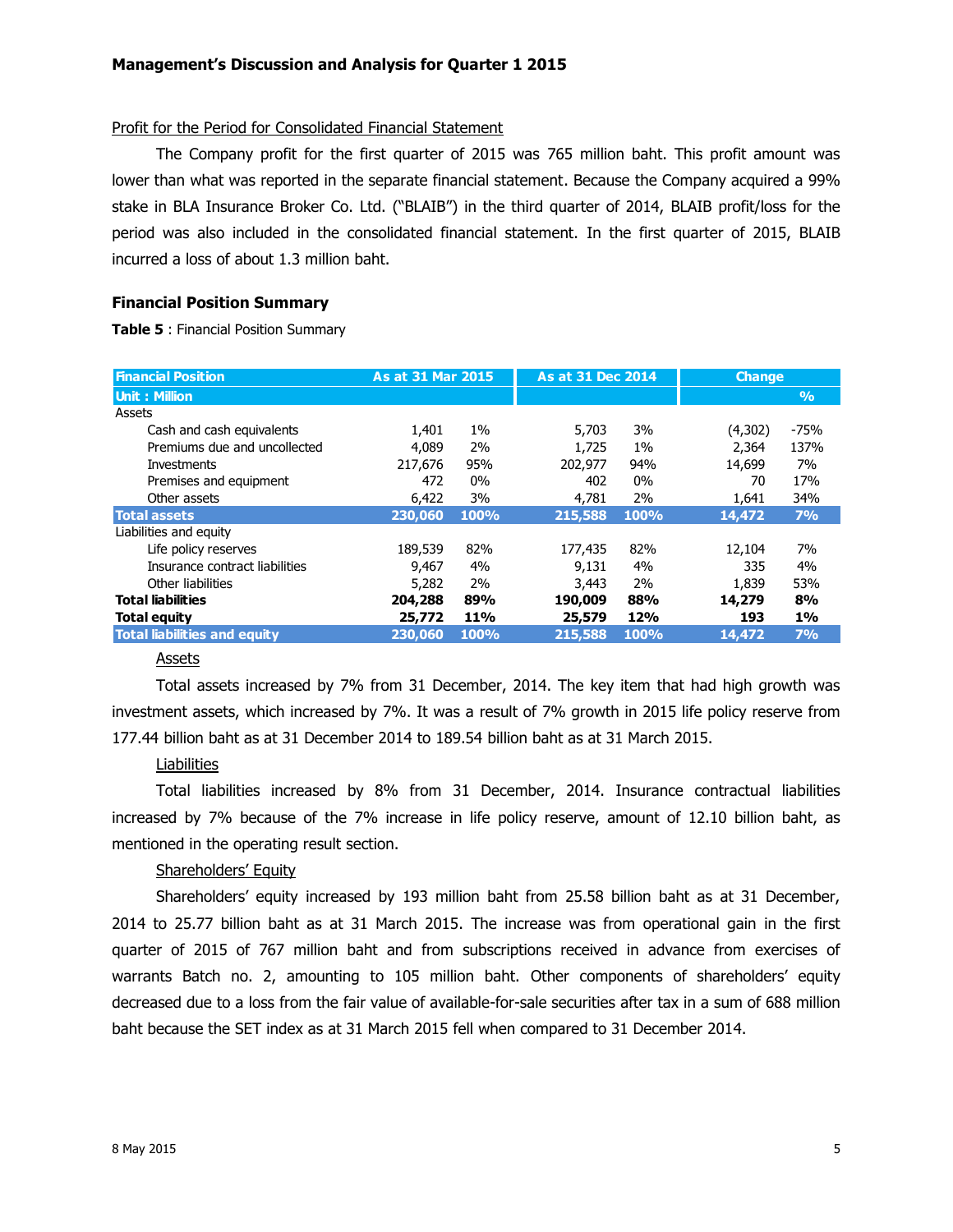# **Cash Flows**

**Table 6** : Cash Flows

| <b>Unit: Million</b>  | <b>Statement of cash flows</b> |         |           |        |           |               |  |
|-----------------------|--------------------------------|---------|-----------|--------|-----------|---------------|--|
| <b>For Quarter 1</b>  | 2015                           |         |           | 2014   |           | <b>Change</b> |  |
| Source of fund        |                                |         |           |        |           |               |  |
| Operating             | 10,148                         | 100%    | 21,763    | 100%   | (11, 615) | -53%          |  |
| Financing             | 1,205                          | 12%     |           |        | 1,205     | 100%          |  |
| Net cash provided     | 11,353                         | 112%    | 21,763    | 100%   | (10, 410) | $-48%$        |  |
| Used of fund          |                                |         |           |        |           |               |  |
| Investment activities | (15, 655)                      | -154%   | (20, 341) | $-93%$ | 4,686     | $-23%$        |  |
| Financing             |                                |         | (943)     | $-4%$  | 2,148     | $-228%$       |  |
| Net used of fund      | (15, 655)                      | $-154%$ | (21, 284) | $-98%$ | 5,630     | $-26%$        |  |
| Net increased in cash | (4, 302)                       | $-42%$  | 478       | 2%     | (4,781)   | $-999%$       |  |

Cash and cash equivalents as at 31 March, 2015 equalled 1.40 billion baht, a 999% decrease or by 4.78 billion baht from 5.70 billion baht as at 31 December, 2014.

The source of funds for 11.35 billion baht was mainly from net premiums written, amount of 13.82 billion baht in 2015. Net premiums written decreased by 11.37 billion baht, compared to 2014. Interests and dividends received increased from the same period of 2014 by 358 million baht. Benefits payments, insurance claims, and loss adjustment expenses increased by 1.38 billion baht from 3.27 billion baht in 2014 to 4.66 billion baht in 2015.

The main uses of funds were investment activities which are done to manage risks and ensure that policy obligations will be met.

# **Key Financial Ratios**

**Table 7** : Financial Ratios

| <b>Financial ratio</b> | Quarter       |     |  |
|------------------------|---------------|-----|--|
|                        | 1/2015 1/2014 |     |  |
| NI / Total income      | 4%            | 4%  |  |
| EBIT / Net premium     | 6%            | 5%  |  |
| NI / Net premium       | 5%            | 4%  |  |
| Reserve / Net premium  | 77%           | 84% |  |

# **Capital Adequacy under Risk-Based Capital: RBC**

The Company capital adequacy ratio as at 31 March, 2015 was  $407\%$ <sup>3</sup>. It slightly decreased from 409% as at 31 December, 2014. This ratio was also higher than 140%, the minimum level required by the Office of Insurance Commission (OIC).

 $\overline{\phantom{a}}$ 

 $3$  This ratio has not been audited.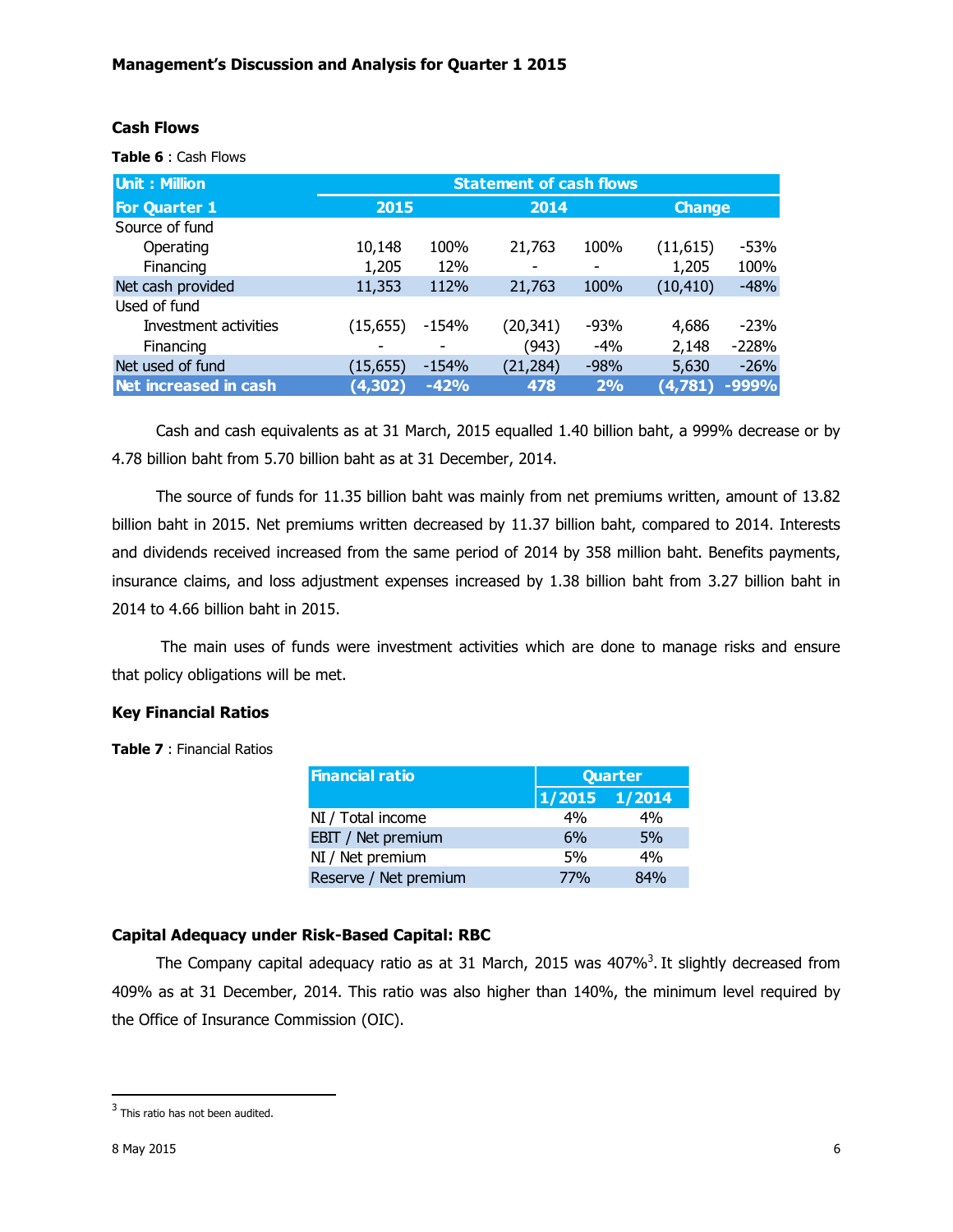# **Industry Overview**

Industry total premiums as of February 2015 were 85.2 billion baht<sup>4</sup>, a 7.33% increase over the same period of the previous year. They can be divided into first year premiums of 24.6 billion baht, a 1.48% decrease and renewal year premiums of 60.6 billion baht, an 11.37% increase. The top five market share companies are:

#### **Table 8**: Market share

|     | <b>Table 8: Market share</b> |            |            |           |              |
|-----|------------------------------|------------|------------|-----------|--------------|
| No. | Company                      | <b>FYP</b> | <b>RYP</b> | ТP        | Market share |
|     | AIA                          | 4,208.85   | 13,372.01  | 17,580.86 | 20.63%       |
|     | Muang Thai Life Assurance    | 6,084.29   | 8,139.47   | 14,223.76 | 16.69%       |
| 3   | Bangkok Life Assurance       | 1,523.23   | 10,908.02  | 12,431.26 | 14.58%       |
| 4   | Thai Life Insurance          | 2,214.62   | 6,794.42   | 9,009.04  | 10.57%       |
| 5.  | <b>SCB Life Assurance</b>    | 2,642.34   | 5,724.60   | 8,366.93  | 9.82%        |

Industry profit for 2015<sup>5</sup> (January – February, 2015) decreased by 3.52 billion baht or 34% from 2014. In 2015, profit amounted to 6.94 billion baht while that of 2014 was 10.46 billion baht. The main reason was that life policy reserve in 2015 increased by 2.00 billion baht or 5% from 2014, but premiums earned declined by 20%.

# **Adoption of new financial reporting standards that became effective during the period**

1. TAS 19 (revised 2014) Employee Benefits

The Company and its subsidiary have changed the recognition of actuarial gains and losses in the current period from gradual recognition in profit or loss to immediate recognition in other comprehensive income. The Company adjusted the current period's transactions and restated the prior period's financial statements, presented as comparative information, as if the Company had always applied this accounting policy. However, such change in the accounting policy had no effect on the statement of financial position as at 31 December, 2014 and the statement of comprehensive income for the three-month period ended 31 March, 2014 because there were no actuarial gains or losses.

2. TFRS 10 Consolidated Financial Statements

This standard changes the principles used in considering whether control exists. Under this standard, an investor is deemed to have control over an investee if it has rights, or is exposed, to variable returns from its involvement with the investee, and it has the ability to direct the activities that affect the amount of its returns, even if it holds less than half of the shares or voting rights.

 $\overline{\phantom{a}}$ 

<sup>&</sup>lt;sup>4</sup>Source: Thai Life Assurance Association

<sup>5</sup> Source: Office of Insurance Commission